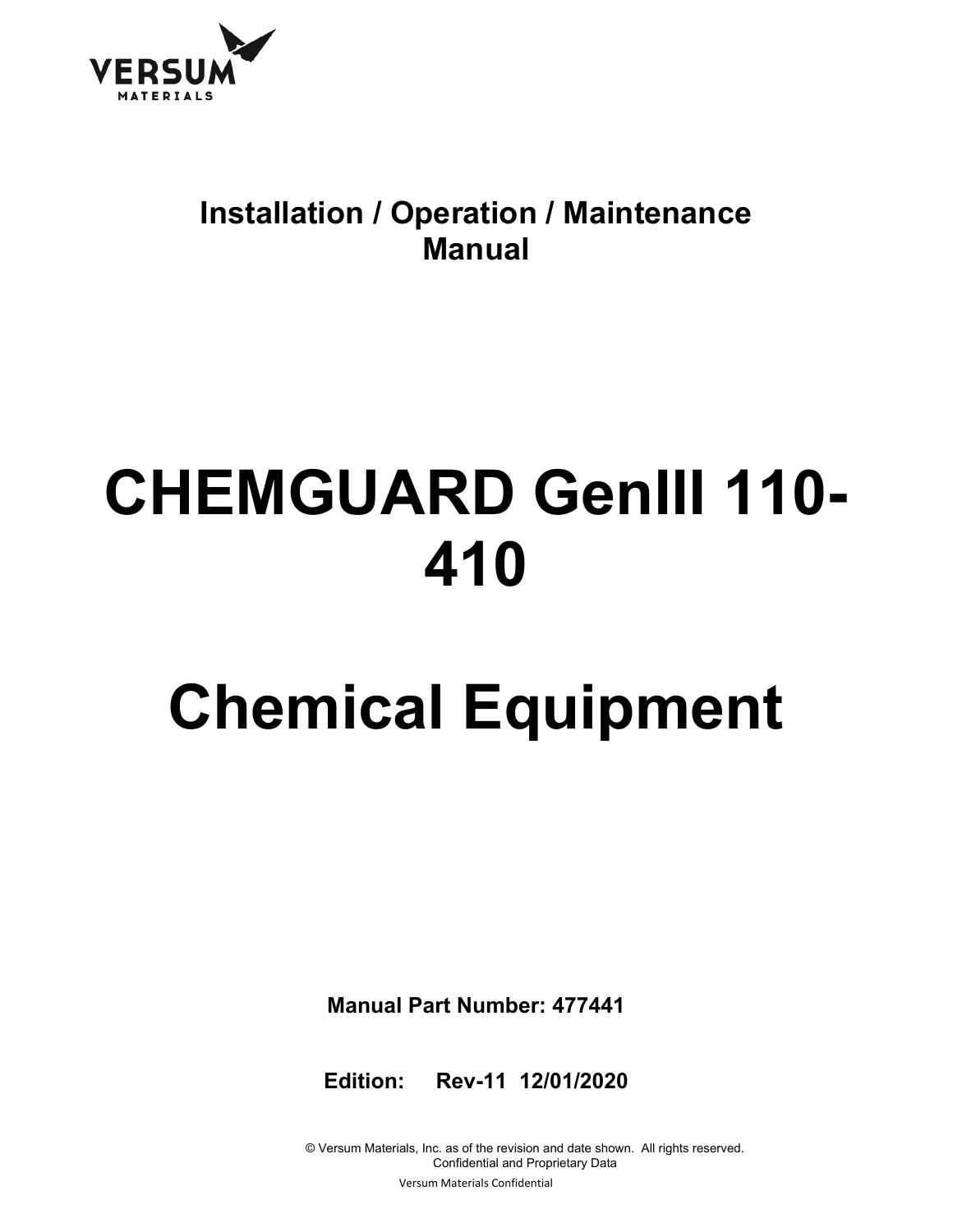

The information and data contained herein are proprietary to Versum Materials, Inc. and are not to be copied, reproduced, duplicated, or disclosed to others, in whole or in part, without prior written consent of Versum Materials, Inc. The information and data should be available only to those with a need to know. Versum Materials, Inc. makes no representation that the information and data is appropriate for the recipient, and each recipient needs to independently evaluate the appropriateness of the information and data for its use.

This Installation and Operation Manual is subject to change without notification. For current technical information please call Product Support at (866)624-7677 from continental U.S., or write Versum Materials, Inc., 1919 Vultee Street, Allentown, PA 18103, attention: Product Support.

Printed in the U.S.A.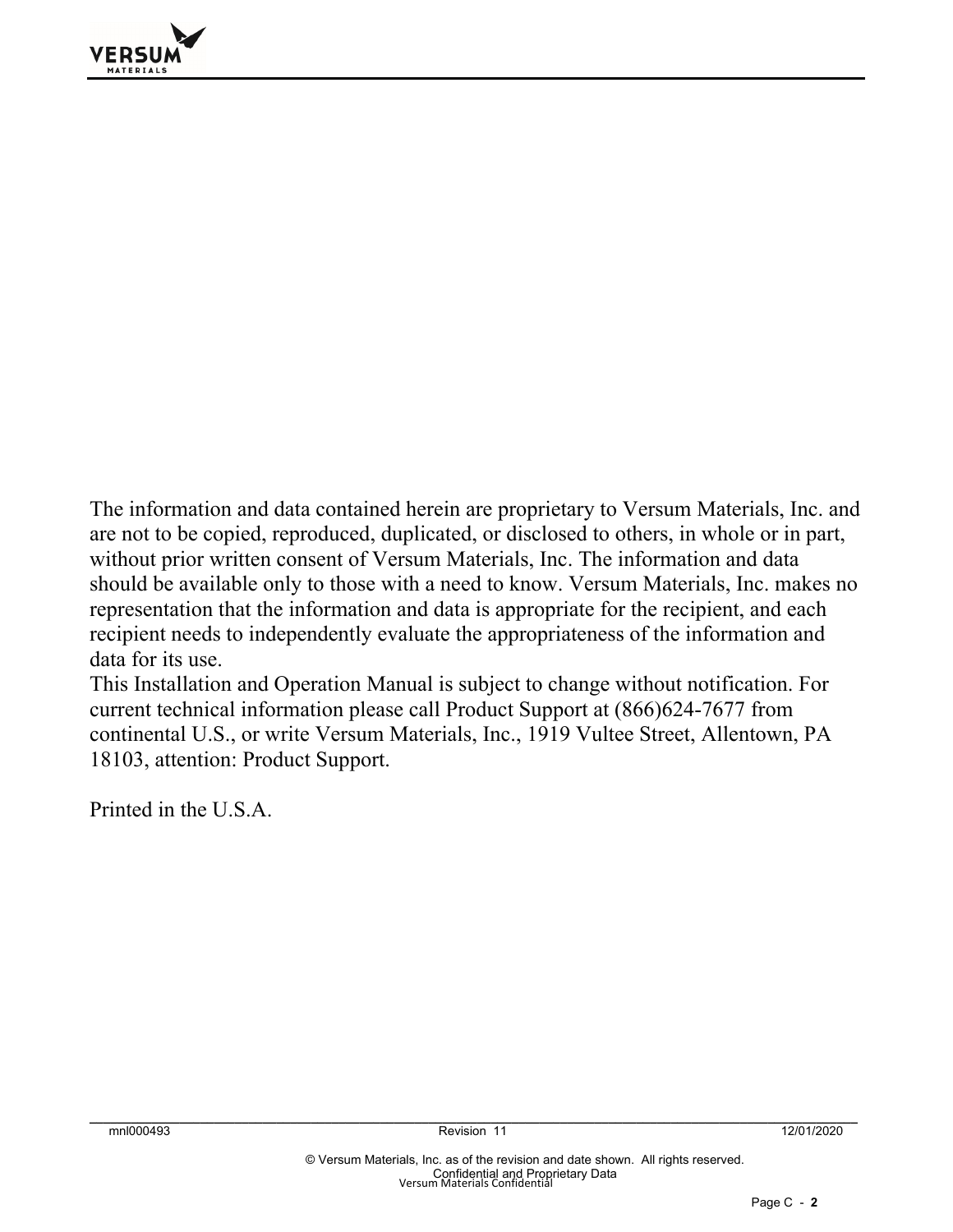

#### **WARRANTY**

Versum Materials, Inc. (hereinafter referred to as "Versum Materials") warrants that: (A) Each new Versum Materials Delivery System is free from defects in material and workmanship under normal use and service for a period of one year from the date of delivery by Versum Materials to the first purchaser.

(B) Each new accessory is free from defects in material and workmanship under normal use and service for a period of one (1) year from the date of delivery by Versum Materials to the first purchaser.

If any product requires service during the applicable warranty period, the purchaser should communicate directly with Versum Materials to determine appropriate repair. Repair or replacement will be carried out at Versum Materials expense subject to the terms of this warranty. It is the responsibility of the customer to perform routine maintenance and periodic calibration.

In no event shall Versum Materials be liable for any incidental, indirect or consequential damages in connection with the purchase or use of any Versum Materials product. This warranty shall not apply to, and Versum Materials shall not be responsible for, any loss arising in connection with the purchase or use of any Versum Materials product which has been repaired by anyone other than an authorized Versum Materials service representative or altered in any way so as, in Versum Materials judgment, to affect its stability or reliability, or which has been subject to misuse or negligence or accident, or which has the unit or lot number altered, effaced or removed, or which has been used otherwise than in accordance with the instructions furnished by Versum Materials. This warranty is in lieu of all other warranties, express or implied, and all other obligations or liabilities on Versum Materials part, and Versum Materials neither assumes nor authorizes any representative or other person to assume for it any other liability in connection with the sale of Versum Materials equipment.

#### **VERSUM MATERIALS DISCLAIMS ALL OTHER WARRANTIES, EXPRESS OR IMPLIED, INCLUDING ANY WARRANTY OF MERCHANTABILITY OR OF FITNESS FOR A PARTICULAR PURPOSE OR APPLICATION.**

Address:

 Versum Materials, Inc. 1919 Vultee Street Allentown, PA 18103, U.S.A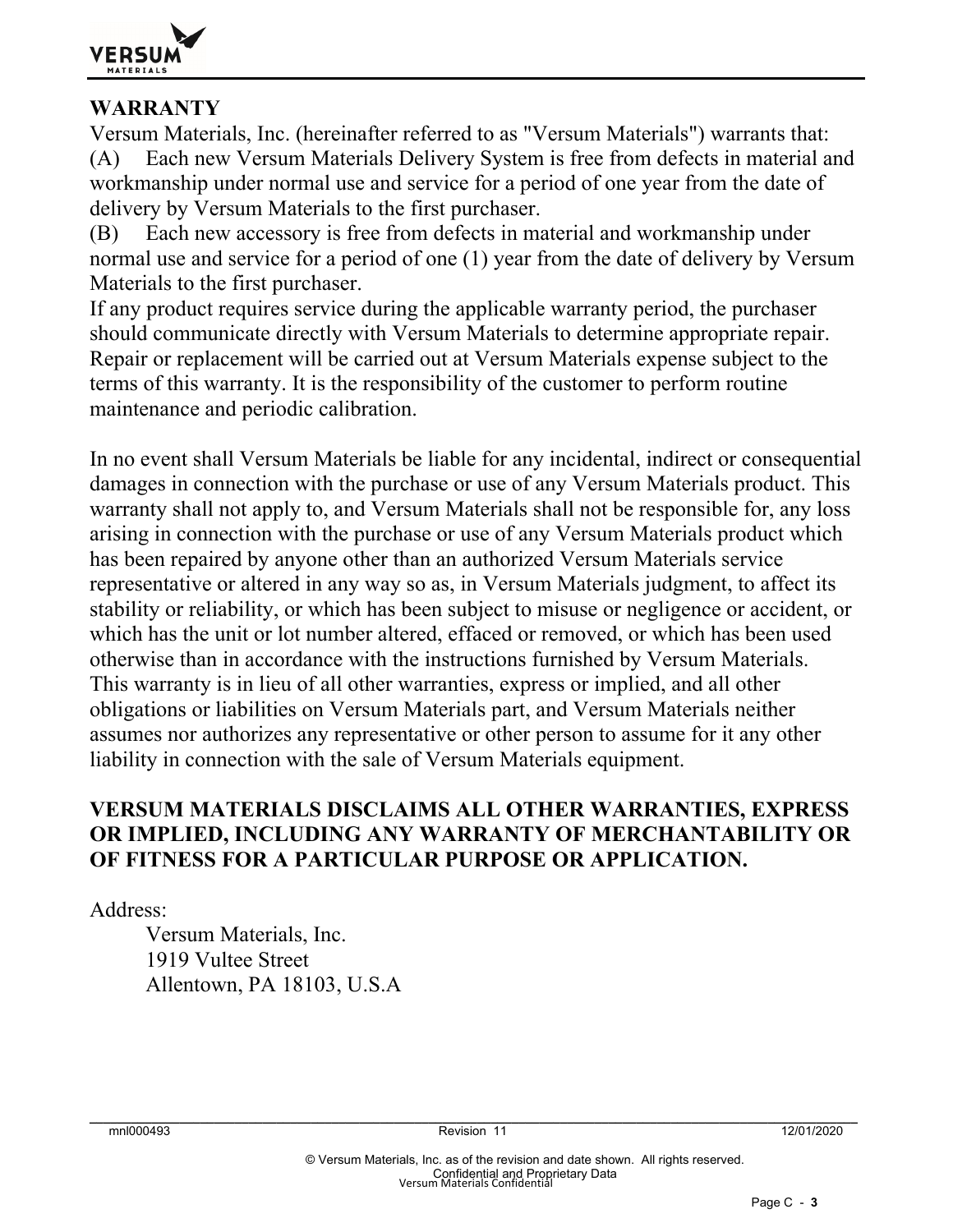

#### **Revision Control Summary**

| <b>Chapter</b>                                           | <b>Revision</b> | <b>File Name</b> |  |
|----------------------------------------------------------|-----------------|------------------|--|
| <b>Chapter 1 – Delivery and Inspection</b>               |                 |                  |  |
| <b>Initial Release</b><br>$\bullet$                      | $Rev-0$         | MNL000494.doc    |  |
| <b>Chapter 2 – Site Preparation</b>                      |                 |                  |  |
| Added 8x outlet manifold<br>$\bullet$                    | $Rev-6$         | MNL000495.doc    |  |
| <b>Chapter 3 – Installation</b>                          |                 |                  |  |
| Updated DO connection points for 8x outlets<br>$\bullet$ | $Rev-5$         | MNL000496.doc    |  |
| <b>Chapter 4 – Changing Reservoir Container</b>          | $Rev-0$         |                  |  |
| <b>Initial Release</b><br>$\bullet$                      |                 | MNL000497.doc    |  |
| <b>Chapter 5 – Features and Components</b>               | $Rev-5$         |                  |  |
| Updated spill funnel model types<br>$\bullet$            |                 | MNL000498.doc    |  |
| <b>Chapter 6 - System Operation</b>                      | $Rev-0$         |                  |  |
| <b>Initial Release</b><br>$\bullet$                      |                 | MNL000499.doc    |  |
| <b>Chapter 7 – Maintenance and Calibration Procedure</b> | $Rev-2$         |                  |  |
| Removed CG410NT reference.<br>$\bullet$                  |                 | MNL000500.doc    |  |
| Appendix $G$ – Models SS2 & SS4 Fire Detector            |                 |                  |  |
| <b>Initial Release</b>                                   | $Rev-3$         | MNL000115.doc    |  |
| <b>Appendix H – Smoke Detector</b>                       | $Rev-3$         |                  |  |
| <b>Initial Release</b><br>$\bullet$                      |                 | MNL000116.doc    |  |
| <b>Addendum D - High Flow Degasser</b>                   | $Rev-4$         |                  |  |
| <b>Initial Release</b><br>$\bullet$                      |                 | MNL000187.doc    |  |
| <b>Addendum F – CG Bulk Container Fit-up Envelope</b>    | $Rev-4$         | MNL000292.doc    |  |
| mnl000493                                                | Revision 11     | 12/01/2020       |  |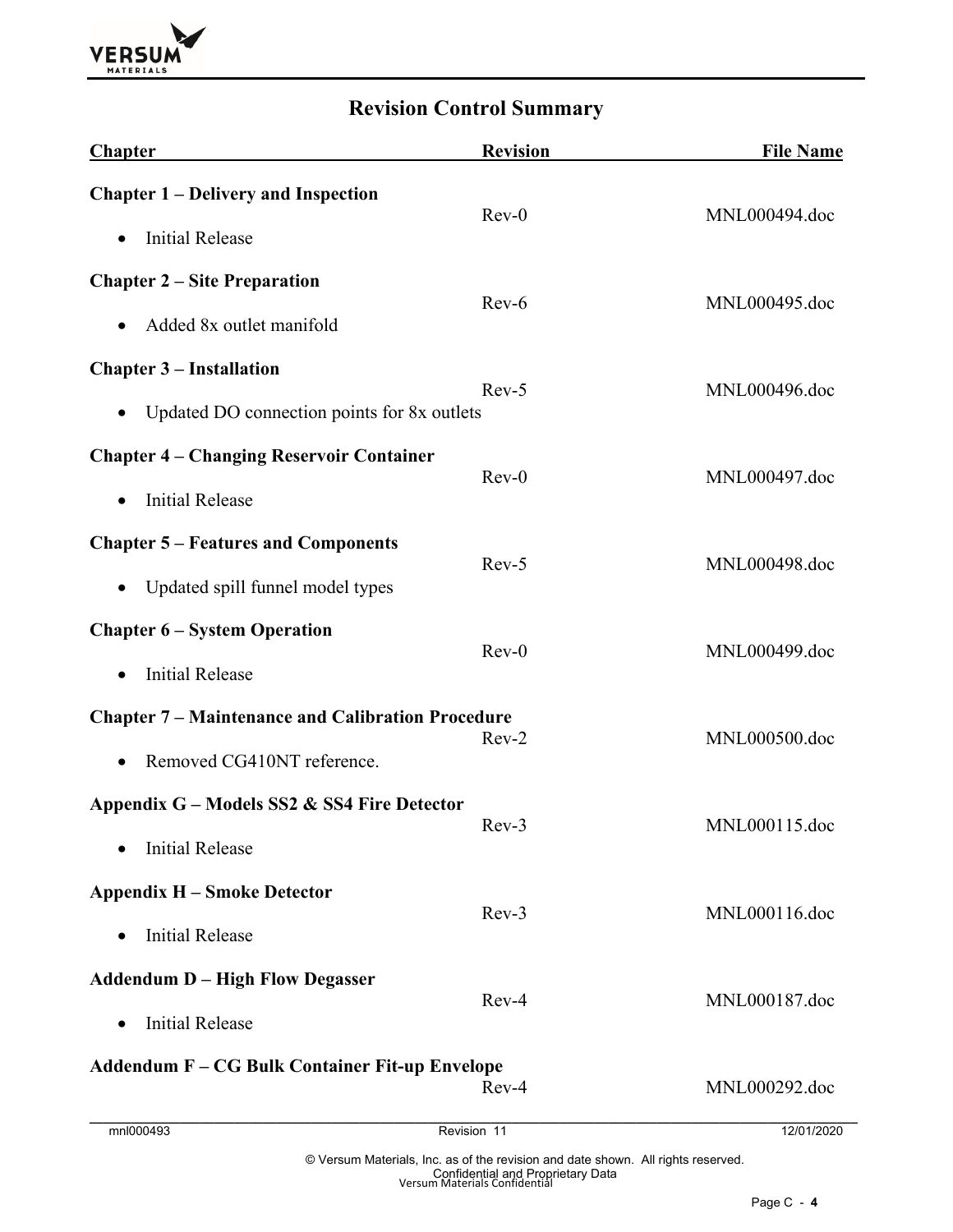

Removed CG410NT reference.

#### **Addendum Y – UVIR Detector**

• Initial Release

Rev-6 MNL000114.doc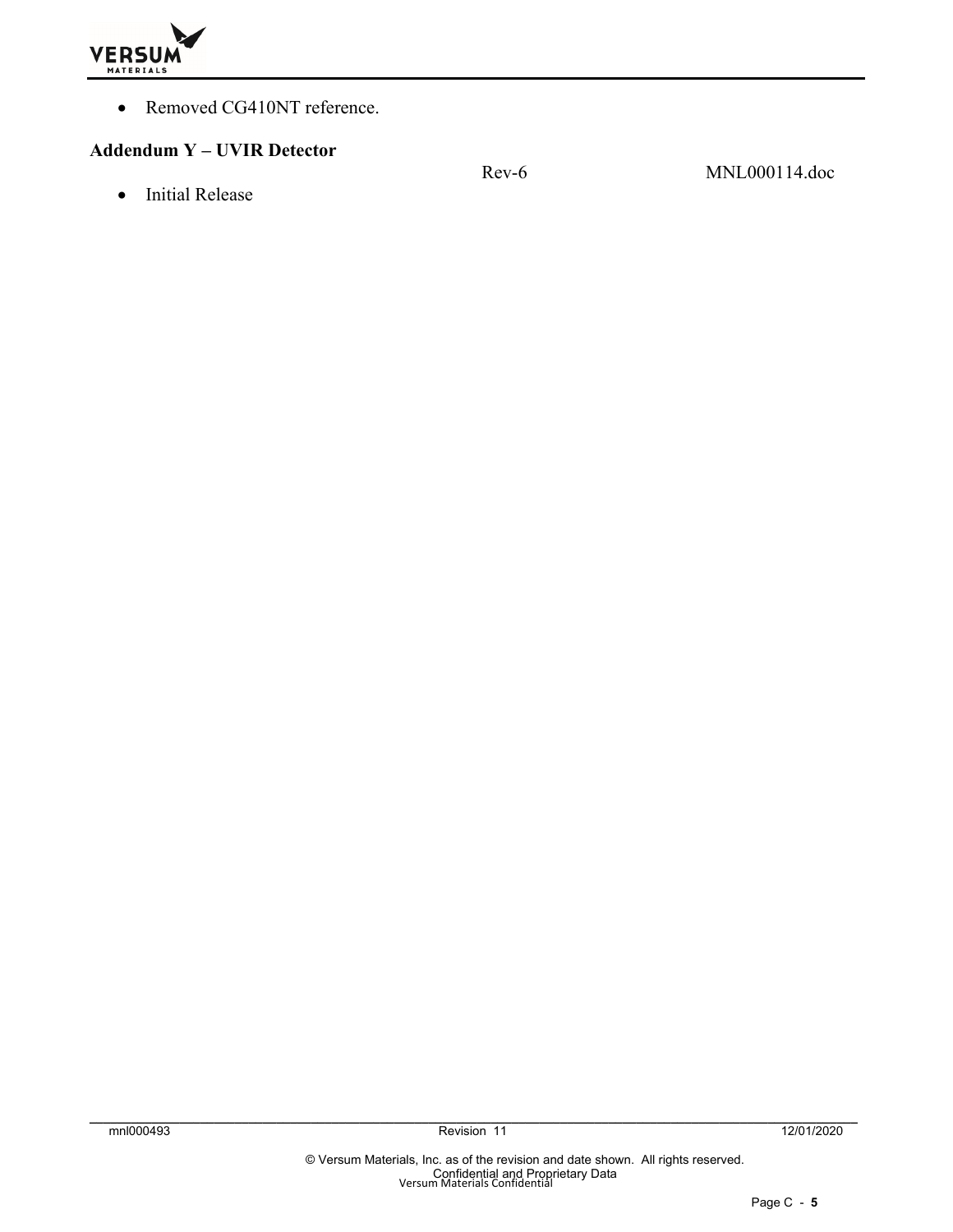

## **TABLE OF CONTENTS**

| <b>Chapter 1</b> | <b>Delivery and Inspection</b>      |                                                 |                    |  |  |
|------------------|-------------------------------------|-------------------------------------------------|--------------------|--|--|
|                  | Section 1                           |                                                 | $1 - 2$            |  |  |
|                  | Section 2                           |                                                 | $1 - 3$            |  |  |
| <b>Chapter 2</b> | <b>Site Preparation</b>             |                                                 |                    |  |  |
|                  | Section 1                           |                                                 |                    |  |  |
|                  | Section 2                           |                                                 | $2 - 3$<br>$2 - 5$ |  |  |
|                  | Section 3                           |                                                 | $2 - 21$           |  |  |
|                  | Section 4                           |                                                 | $2 - 22$           |  |  |
| <b>Chapter 3</b> | <b>Installation</b>                 |                                                 |                    |  |  |
|                  | Section 1                           |                                                 | $3 - 4$            |  |  |
|                  | Section 2                           |                                                 | $3 - 5$            |  |  |
|                  | Section 3                           |                                                 | $3-6$              |  |  |
|                  | Section 4                           |                                                 | $3 - 8$            |  |  |
|                  | Section 5                           |                                                 | $3 - 14$           |  |  |
|                  | Section 6                           |                                                 | $3 - 21$           |  |  |
|                  | Section 7                           |                                                 | $3 - 22$           |  |  |
|                  | Section 8                           |                                                 | $3 - 33$           |  |  |
|                  | Section 9                           |                                                 |                    |  |  |
|                  | Section 10                          |                                                 | $3 - 38$           |  |  |
|                  |                                     |                                                 | $3-40$             |  |  |
|                  | Section 11                          |                                                 | $3 - 44$           |  |  |
|                  | Section 12                          |                                                 | $3 - 45$           |  |  |
|                  | Section 13                          | System Leak Check – External Refill Option      | $3-47$             |  |  |
|                  | Section 14                          | System Leak Check – AMAT Degasser Option        | $3-49$             |  |  |
|                  | Section 15                          | Installing Optional Refillable Bulk Container   | $3 - 52$           |  |  |
|                  | Section 16                          |                                                 | $3 - 56$           |  |  |
| <b>Chapter 4</b> | <b>Changing Reservoir Container</b> |                                                 |                    |  |  |
|                  | Section 1                           |                                                 | $4 - 3$            |  |  |
|                  | Section 2                           | Removing and Replacing the Reservoir Containers | $4 - 4$            |  |  |
|                  | Section 3                           |                                                 | $4 - 5$            |  |  |
| <b>Chapter 5</b> |                                     | <b>Features and Components</b>                  |                    |  |  |
|                  | Section 1                           |                                                 | $5 - 2$            |  |  |
|                  | Section 2                           |                                                 | $5 - 4$            |  |  |
|                  | Section 3                           |                                                 | $5-9$              |  |  |
| <b>Chapter 6</b> | <b>System Operation</b>             |                                                 |                    |  |  |
|                  | Section 1                           |                                                 | $6 - 3$            |  |  |
|                  | Section 2                           |                                                 | $6 - 5$            |  |  |
|                  | Section 3                           |                                                 | $6 - 6$            |  |  |
|                  | Section 4                           |                                                 | $6-19$             |  |  |
|                  |                                     |                                                 |                    |  |  |